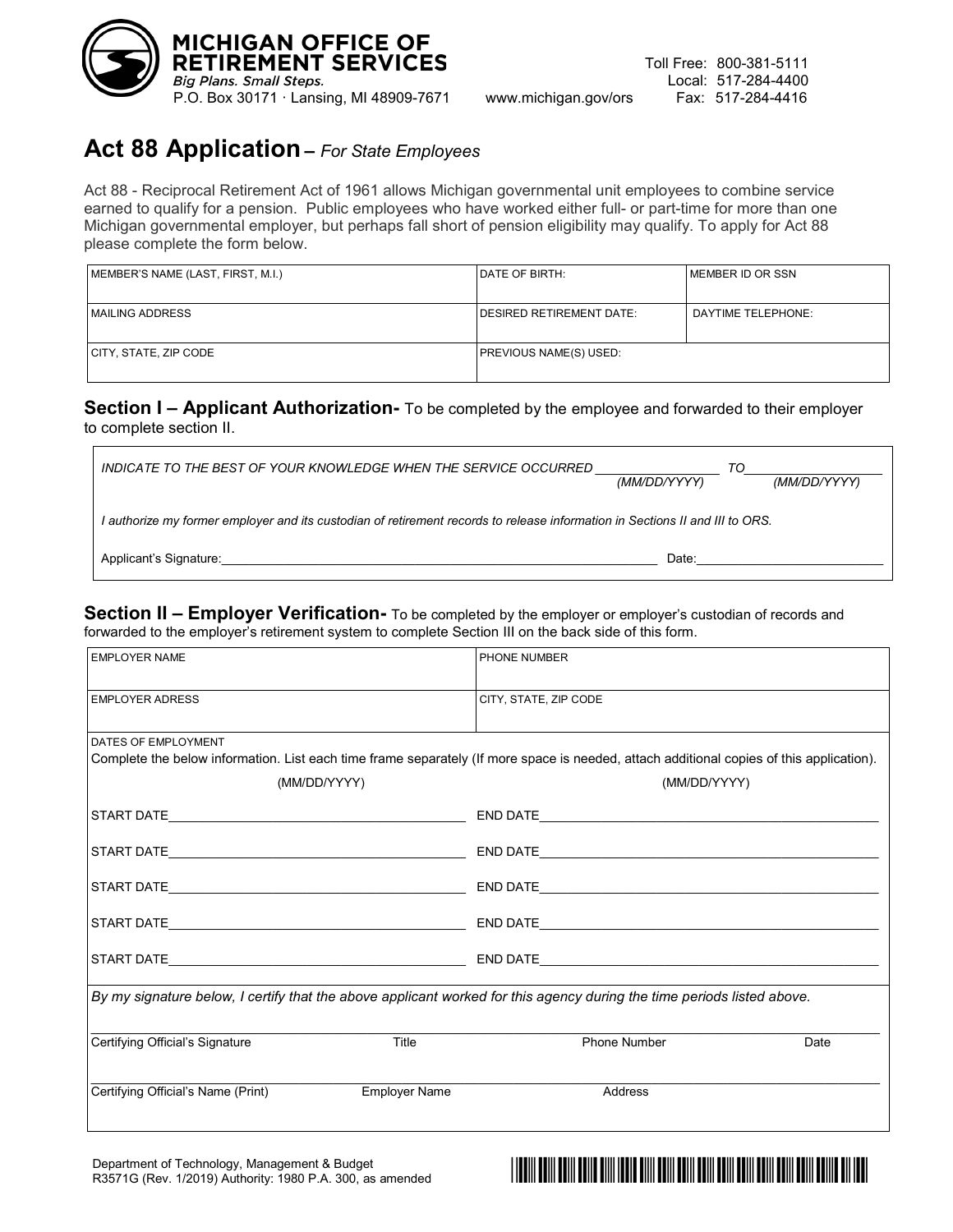# **Act 88 Application** – *For State Employees*

**Section III – Retirement Clearance.** To be completed by the official custodian of retirement records.

| Applicant's Name: Applicant is not all the set of the set of the set of the set of the set of the set of the s                                                 |                   |                                                                                                                           |      |
|----------------------------------------------------------------------------------------------------------------------------------------------------------------|-------------------|---------------------------------------------------------------------------------------------------------------------------|------|
| Did the applicant participate in a retirement plan?<br>When was the applicant a participant? FROM $/$ / TO $/$ /<br>What is the member's total service credit? |                   | $\Box$ YES (complete entire section) $\Box$ NO (sign and return to ORS)                                                   |      |
|                                                                                                                                                                |                   | By my signature below, I certify the above information I have provided is correct to the best of my knowledge and belief. |      |
| Certifying Official's Signature                                                                                                                                | Title             | <b>Phone Number</b>                                                                                                       | Date |
| Certifying Official's Name (Print)                                                                                                                             | Certifying Agency | Address                                                                                                                   |      |

Upon certifying this form, the certifying agency should return this form to:

**Office of Retirement Services P.O. Box 30171 Lansing MI 48909-7671**